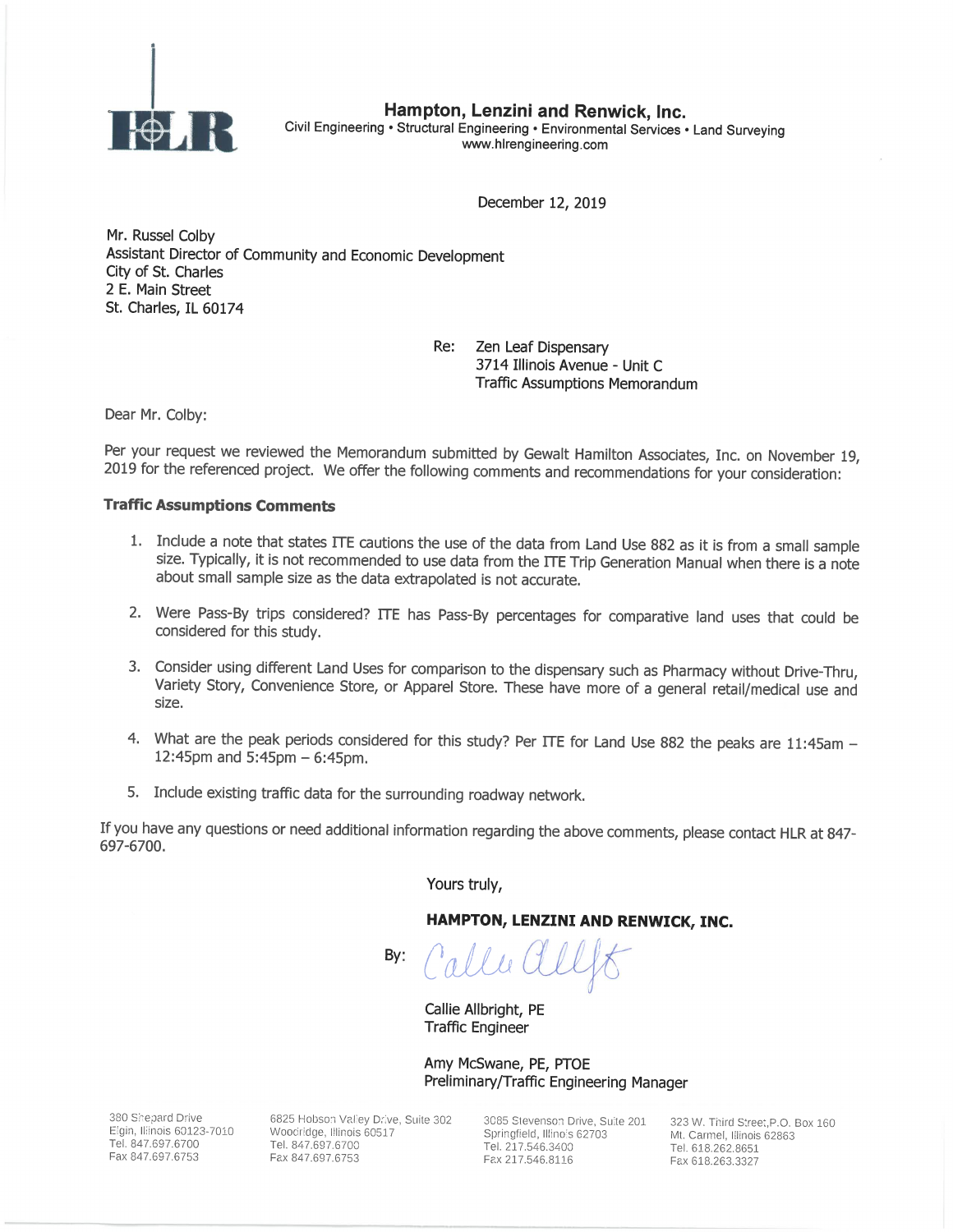# **Memorandum**

| To:      | Mr. Chris Fotopolous<br>Verano Holdings                                          |
|----------|----------------------------------------------------------------------------------|
| From:    | Lynn M. Means, P.E., PTOE<br><b>Senior Transportation Engineer</b>               |
| Date:    | November 19, 2019                                                                |
| Subject: | Zen Leaf - St. Charles<br>3714 Illinois Avenue – Unit C<br>St. Charles, Illinois |



#### CONSULTING ENGINEERS

625 Forest Edge Drive, Vernon Hills, IL 60061 TEL 847.478.9700 EAX 847.478.9701

www.gha-engineers.com

Per your request, Gewalt Hamilton Associates, Inc. (GHA) has prepared a preliminary Traffic and Parking Summary for the proposed cannabis dispensary located at 3714 Illinois Avenue – Unit C in St. Charles, Illinois. The site contains an existing medical cannabis dispensing organization, occupying approximately 3,750 square-feet (Unit C) of the approximately 41,200 square-foot St. Charles Commons office/warehouse building. The existing cannabis dispensary is served by 13 parking spaces. Access to the site is provided via two driveways on Illinois Avenue.

As currently proposed, with an approved special use amendment, the site would permit the sale of recreational cannabis (after January 1, 2020, when permitted by law in Illinois). It is our understanding, the applicant is committed to leasing additional spaces, should additional parking (above the existing 13 spaces) be required to accommodate the future demand. A total of four (4) additional spaces is anticipated to be leased (unused from adjacent tenant, Renfert USA, in Unit D/E), bringing the total parking supply serving the site to 17 spaces.

The following summarizes our preliminary findings:

## *Area Land Uses*

- The site currently consists of a medical cannabis dispensary located within the St. Charles Commons office/warehouse building.
- Adjacent land uses include office, industrial and commercial uses to the east and south; Holiday Inn Express and Suites Chicago West to the northeast; and Main Street Commons Mall to the north and west, which includes, uses such as ROSS, TJ-Maxx, World Market, Stein Mart and Five Below.

## *Roadway Network*

*Illinois Avenue* is an east-west, local roadway providing a two-lane cross-section (one travel lane in each direction) in the site vicinity. It extends from *Kirk Road*, a primary arterial road, on the west to *Kautz Road*, a major collector roadway on the east. Illinois Avenue operates under traffic signal control at its intersection with Kirk Road, as well its approach widens to provide a separate right-turn lane. The west leg of the intersection serves the Ascend, luxury apartment homes. The Illinois Avenue operates under Stop sign control at its "T" intersection with Kautz Road (Kautz Road is under free-flow condition). Parking is prohibited along both sides of Illinois Avenue. The posted speed limit is 35 miles per hour.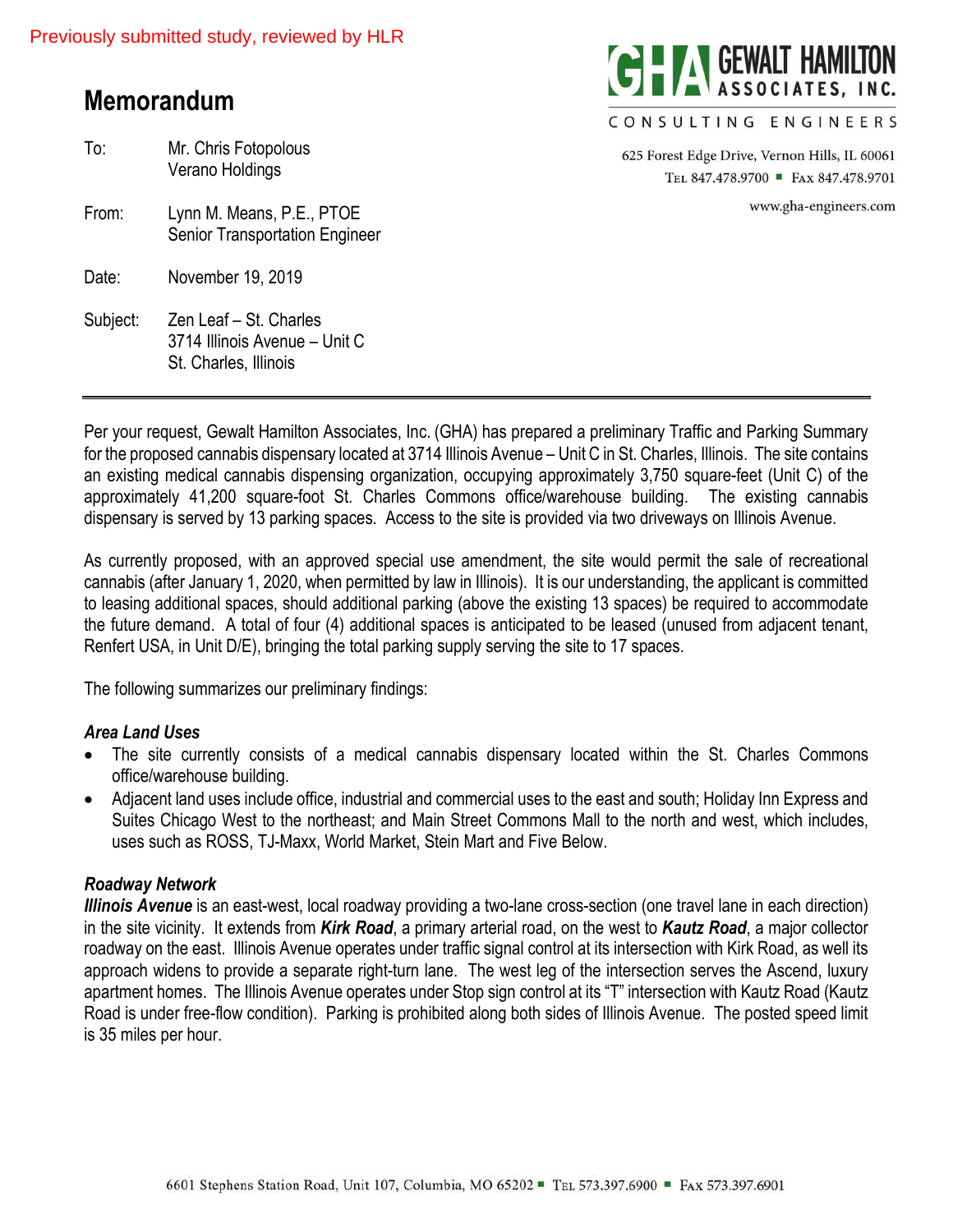## *Proposed Operational Characteristics*

- The anticipated hours of operation are Monday through Saturday from 8:00AM to 10:00PM and on Sunday from 8:00AM to 7:00PM.
- During peak operations, the development is anticipated to be served by a maximum of 8 employees: 1 general manger/assistant manager, 1 dispensary lead, 4 patient care advisors/budtenders/fulfillment, 1 receptionist and 1 third party security guard.
- Recreational customers are anticipated to spend, on average, 5 minutes in the cannabis dispensary, while medicinal customers spend slightly longer, on average 10 to 15 minutes; consumption on-site is prohibited.
- The anticipated mix of customers is anticipated to be approximately 30% medicinal and 70% recreational.
- This suggests that each non-employee parking space could accommodate, on average, 12 recreational or 4 medicinal customers per hour (turnover rate). With a maximum of 8 employees present at one time, that would leave 9 spaces open for customers (with the additional 4 spaces leased). Using the aforementioned turnover rate and the anticipated mix of customers, these 9 spaces could accommodate approximately 84 customers per hour.

## *Trip Generation*

**Institute of Transportation Engineers (ITE):** Trip generation rates published by ITE in the 10<sup>th</sup> Edition of the Manual *Trip Generation* were used to determine the anticipated traffic from the proposed retail use. The number of vehicle trips anticipated during the weekday morning, weekday evening and Saturday midday peak hours, as well as on a weekday and Saturday daily basis are summarized in *Table 1* and includes all traffic attributed to the proposed retail development (employees, customers, deliveries, etc.).

| <b>Land Use / Size</b>          |                             | Weekday             |     |              |                     |                  |              |               |                  | <b>Saturday</b> |       |              |  |
|---------------------------------|-----------------------------|---------------------|-----|--------------|---------------------|------------------|--------------|---------------|------------------|-----------------|-------|--------------|--|
|                                 | <b>ITE Land</b><br>Use Code | <b>AM Peak Hour</b> |     |              | <b>PM Peak Hour</b> |                  |              | <b>Daily</b>  | <b>Peak Hour</b> |                 |       | <b>Daily</b> |  |
|                                 |                             |                     | Out | <b>Total</b> | In                  | Out <sub>1</sub> | <b>Total</b> | <b>∣Total</b> |                  | Out             | Total | Total        |  |
| Cannabis Dispensary<br>3,768 SF | 882                         | 22                  |     | 39           |                     | 41               | 82           | 952           | 68               | 68              | 136   | 978          |  |

## **Table 1: Estimated Trip Generation – ITE Data**

As shown in Table 1, it is expected that the proposed retail development will generate approximately 950 to 1,000 total trips on a daily basis (combined entering and exiting trips). During the peak hours, the development is expected to generate approximately 39 bi-directional vehicle trips (22 entering and 17 exiting) during the weekday AM, 82 bi-directional trips (41 entering and 41 exiting) during the weekday PM and 136 bi-directional trips (68 entering and 68 exiting) during the Saturday peak hour of generator.

 **Local Data**: Based on information provided to GHA by applicants of proposed cannabis dispensaries in the Chicagoland region, the number of vehicle trips is anticipated to be lower than the estimates provided in the ITE Trip Generation Manual. *Table 2* summaries the anticipated trips on during the peak hours of operation.

## **Table 2: Estimated Trip Generation – Local Data**

| Land Use / Size                  |                             | <b>Peak Hour</b> |                   |              |                   |     |              |                        |     |             |  |  |
|----------------------------------|-----------------------------|------------------|-------------------|--------------|-------------------|-----|--------------|------------------------|-----|-------------|--|--|
|                                  | <b>ITE Land</b><br>Use Code |                  | <b>Weekday AM</b> |              | <b>Weekdav PM</b> |     |              | <b>Saturday Midday</b> |     |             |  |  |
|                                  |                             | In               | Out               | <b>Total</b> |                   | Out | <b>Total</b> | In                     | Out | $\tau$ otal |  |  |
| Cannabis Dispensary <sup>1</sup> | .ocal                       | 30               | 30                | 60           | 30                | 30  | 60           | 60                     | 60  | 120         |  |  |

1 Building sizes ranged from approximately 4,000 to 10,000 square-feet.

 The existing site contains a medical cannabis dispensary. Thus, the trips as presented above (using either the local or ITE rates) provide a conservative analysis scenario.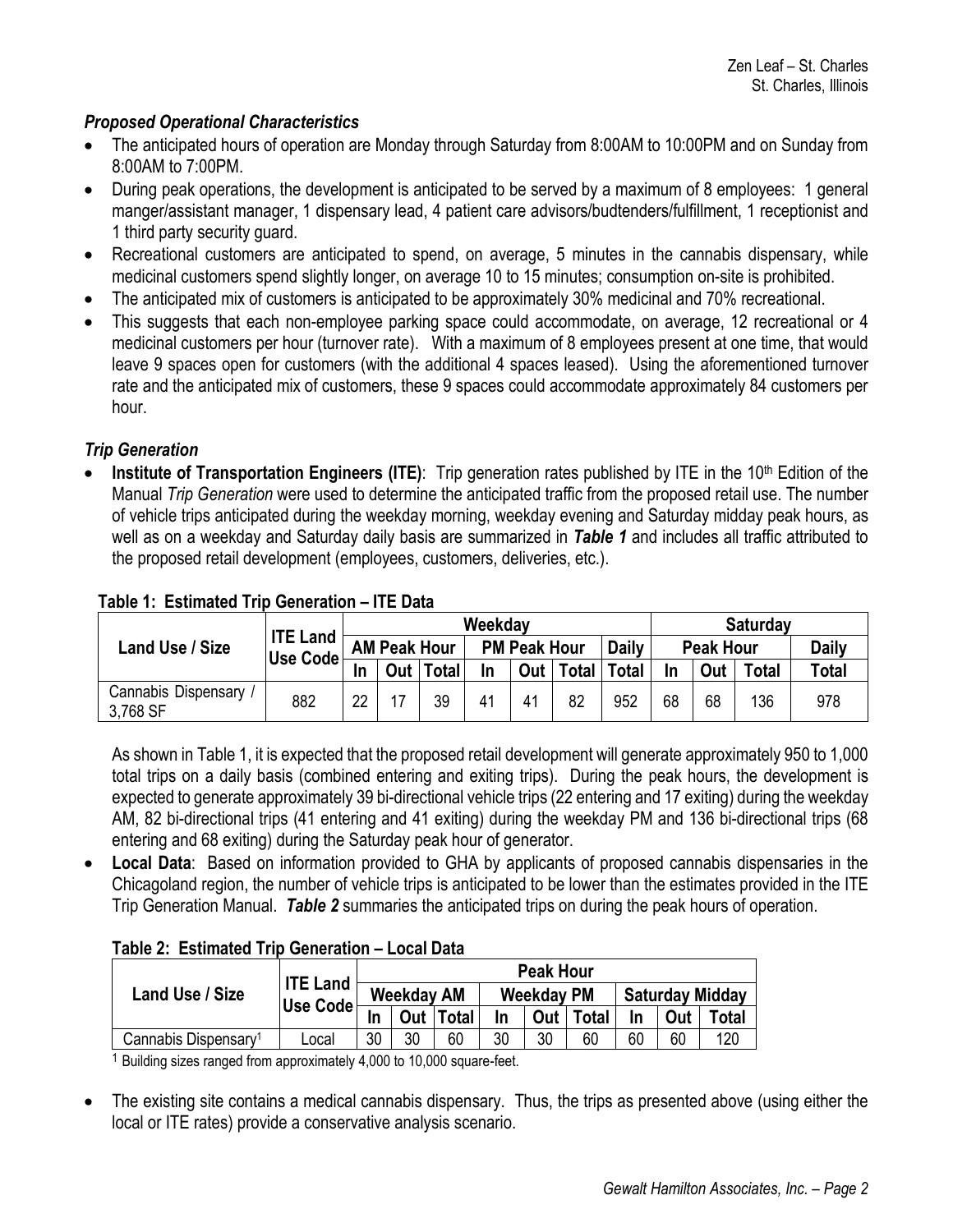## *Traffic Increases*

- Using the conservative ITE rates, as presented in Table 1, the total (including both entering and exiting) weekday AM, weekday PM and Saturday midday peak hour trips of 39, 82 and 136, are expected on the roadways leading beyond the study area, or approximately 1 to 3 vehicles per minute. *As noted, this includes the existing traffic associated with the medical cannabis dispensary use operational on-site.*
- Accordingly, the amount of site-generated traffic is expected to have minimal effects on the operations of the external street network.

# *Traffic Comparison*

**Table 3** provides a comparison of the number of vehicle trips anticipated during the peak hours of proposed cannabis dispensary use to other retail and commercial uses based on rates contained in the ITE Trip Generation Manual and the tenant space footprint of 3,768 square-feet.

|                                             |                                    | <b>Peak Hour</b> |                   |              |    |                   |              |                        |     |       |  |  |
|---------------------------------------------|------------------------------------|------------------|-------------------|--------------|----|-------------------|--------------|------------------------|-----|-------|--|--|
| Land Use / Size                             | <b>ITE Land</b><br><b>Use Code</b> |                  | <b>Weekday AM</b> |              |    | <b>Weekday PM</b> |              | <b>Saturday Midday</b> |     |       |  |  |
|                                             |                                    | In               | Out               | <b>Total</b> | In | Out               | <b>Total</b> | In.                    | Out | Total |  |  |
| <b>Proposed Use</b>                         |                                    |                  |                   |              |    |                   |              |                        |     |       |  |  |
| <b>Cannabis Dispensary</b>                  | 882                                | 22               | 17                | 39           | 41 | 41                | 82           | 68                     | 68  | 136   |  |  |
| <b>Other Uses</b>                           |                                    |                  |                   |              |    |                   |              |                        |     |       |  |  |
| General Retail <sup>1</sup>                 | 820                                | 47               | 41                | 88           | 23 | 25                | 48           | 24                     | 22  | 46    |  |  |
| Medical/Dental Office                       | 720                                | 9                | 3                 | 12           | 4  | 11                | 15           |                        | 5   | 12    |  |  |
| Small Office Building                       | 712                                | 6                | 1                 |              | 3  | 6                 | 9            |                        | 1   | 2     |  |  |
| <b>Fast Casual Restaurant</b>               | 930                                | 5                | 3                 | 8            | 29 | 24                | 53           | 70                     | 58  | 128   |  |  |
| High-Turnover<br><b>Sit Down Restaurant</b> | 932                                | 20               | 17                | 37           | 23 | 14                | 37           | 21                     | 21  | 42    |  |  |
| Fast-Food Restaurant<br>without Drive-Thru  | 933                                | 107              | 71                | 178          | 53 | 54                | 107          | 101                    | 105 | 206   |  |  |

# **Table 3: Estimated Trip Generation Comparison – ITE Data**

<sup>1</sup> Due to small tenant space, trip rates were estimated using the AM peak hour of generator, so as to not overstate the anticipated traffic generated by this use.

 As shown in Table 3, the most comparable uses to that proposed are a high-turnover restaurant (i.e., Chili's, IHOP, etc.) during the weekday morning peak hour, a fast-food restaurant without a drive-through (i.e, Subway or Potbelly's) during the weekday evening peak hour and a fast-casual restaurant (Panera or Chipotles) during the Saturday midday peak hour.

## *Parking Demand Requirements*

Based on the parking requirements outlined in the City of St. Charles Code of Ordinance (Section 17.24.140), 15 parking spaces are required for the proposed site. The City's parking requirements are summarized in *Table 4*.

#### **Table 4: City Parking Requirements**

|                                  |             |                                | <b>Parking Spaces</b> |                 |  |  |
|----------------------------------|-------------|--------------------------------|-----------------------|-----------------|--|--|
| <b>Use</b>                       | <b>Size</b> | <b>Parking Requirement</b>     | <b>Required</b>       | <b>Provided</b> |  |  |
| Recreational Cannabis Dispensary | 3,768 SF    | 4 spaces for each 1,000 SF GFA |                       | 17              |  |  |

1 13 existing spaces plus 4 additional leased spaces, for a total of 17 spaces.